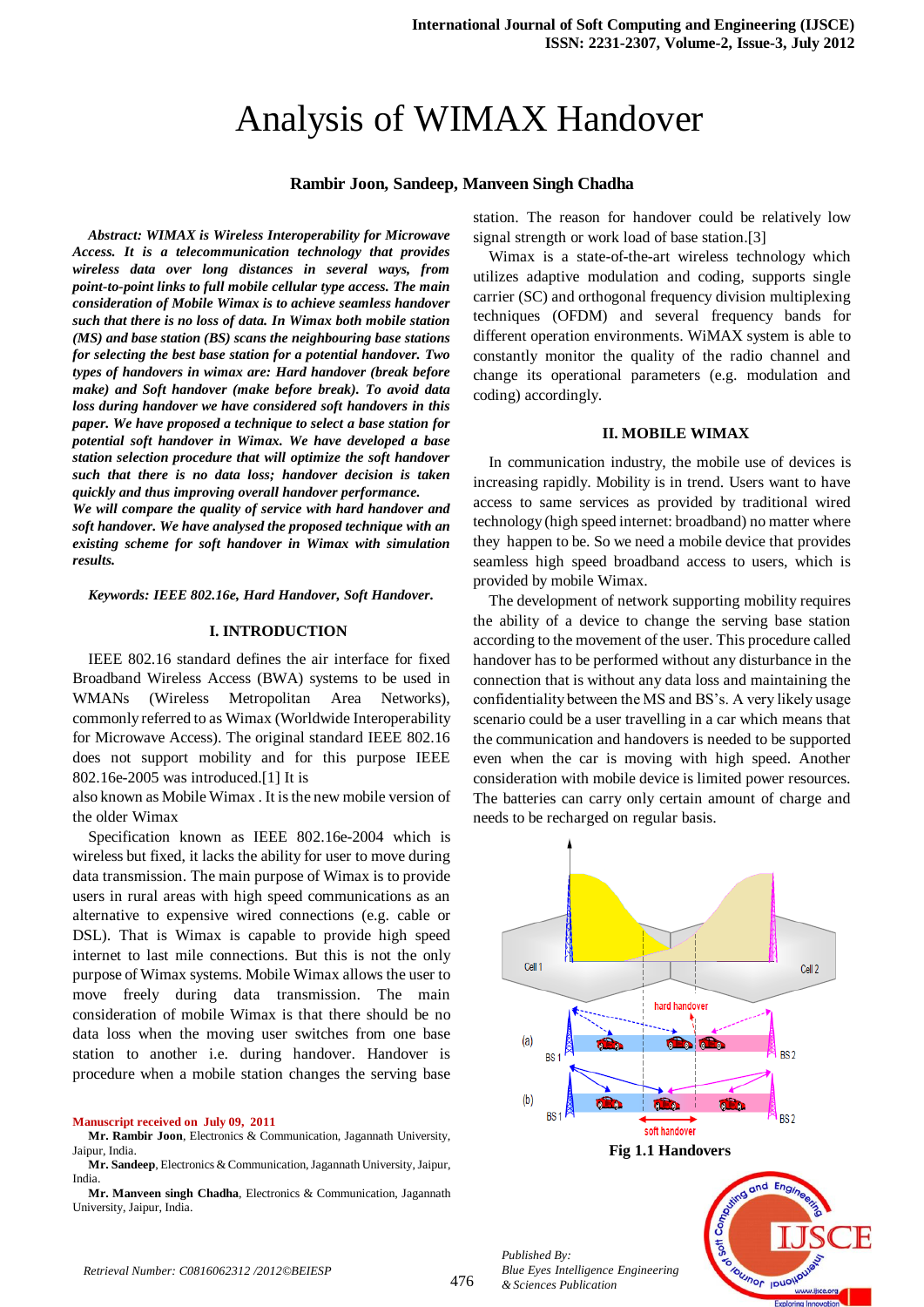# **III. HANDOVERS IN WIMAX**

A special requirement of a mobile device is the ability to change its serving base station if there exists another base station with better signal strength in the reach of mobile station (MS). Handover is a procedure that provides continuous connection when a MS migrates from the air-interface of one BS to another air-interface provided by another BS without disturbing the existing connections. Handovers are needed to support mobility.

For a handover to occur, one needs to have at least two base stations, serving base station (SBS) and target base station (TBS). The handover is generally considered as change in serving base station but it does not necessarily mean that the base station must be changed. In some cases there may be different reasons why a handover might be conducted.

When the MS is moving away from the area covered by one cell and enters the area covered by another cell the connection is transferred to the second cell in order to avoid data loss when the MS gets outside the range of the first cell. When the capacity for connections of a given cell is used up, the new connection which is located in an area overlapped by another cell, is transferred to that cell in order to free-up some capacity in the first cell for other users, who can only be connected to that cell.

When the channel used by the MS becomes interfered with by another MS using the same channel in a different cell, the call is transferred to a different channel in the same cell or to a different channel in another cell in order to avoid the interference.

Signal strength is not enough for maintaining proper connection.

Behaviour of MS changes, for example in case of fast moving MS suddenly stopping; the large cell size can be adjusted by a small size cell with better capacity.

### **IV. TYPES OF HANDOVERS**

There are two types of handovers used in cellular network systems: hard handover and soft handover.

#### **A. Hard Handover**

The hard handover is used when the communication channel is released first and the new channel is acquired later from the neighbouring cell. For real-time users it means a short disconnection of communication. Thus, there is a service interruption when the handover occurs reducing the quality of service. Hard handover is used by the systems which use time division multiple access (TDMA) and frequency division multiple access (FDMA) such as GSM and General Packet Radio Service (GPRS) [35].

#### **B. Soft handover**

The soft handover, in contrast to hard handover, establishes multiple connections with neighbouring cells. Soft handover is used by the code division multiple access (CDMA) systems where the cells use same frequency band using different code words. Each MS maintains an active set where BSs are added when the RSS exceeds a given threshold and removed when RSS drops below another

threshold value for a given amount of time specified by a timer. When a presence or absence of a BS to the active set is encountered soft handover occurs. The systems using soft handoff are Interim Standard 95 (IS-95) and Wideband CDMA (WCDMA).

### **V. METHODS OF SOFT HANDOVERS IN WIMAX**

#### **A. Macro Diversity Handover (MDHO)**

The MDHO supported by MS and by BS, the "Diversity Set" is maintained by MS and BS. The Diversity Set is a list of the BSs, which are involved in the handover procedure. The Diversity Set is maintained by the MS and BS and it is updated via MAC (Medium Access Control) management messages. A sending of these messages is usually based on the long-term CINR (Carrier to Noise plus Interface Ratio) of BSs and depends on two thresholds: Add Threshold and Delete Threshold. Threshold values are broadcasted in the DCD (Downlink Channel Descriptor) message. The Diversity Set is defined for each MS in the network. The MS continuously monitors the BSs in the Diversity Set and defines an "Anchor BS". The Anchor BS is one of the BSs from Diversity Set in MDHO. The MS is synchronized and registered to the Anchor BS, further performs ranging and monitors the downlink channel for control information. The MS communicates (including user traffic) with Anchor BS and Active BSs in the Diversity Set[1]



## **Fig 1.2 Macro Diversity handover B. Fast Base Station Switching (FBSS)**

We are considering fast base station switching technique. In this method a diversity set is maintained for each mobile station. The serving base station and mobile station monitors the neighbouring base stations that can be added in diversity set. Diversity set is maintained by both mobile station and serving base station. Diversity set is collection of base stations that can chosen as target base station for a handover. The mobile station selects one base station from diversity set as anchor base station sends its current location to it which is

sent to base station controller for decision of a handover Whenever there is a need of

*Blue Eyes Intelligence Engineering* 

*Published By:*

*& Sciences Publication* 

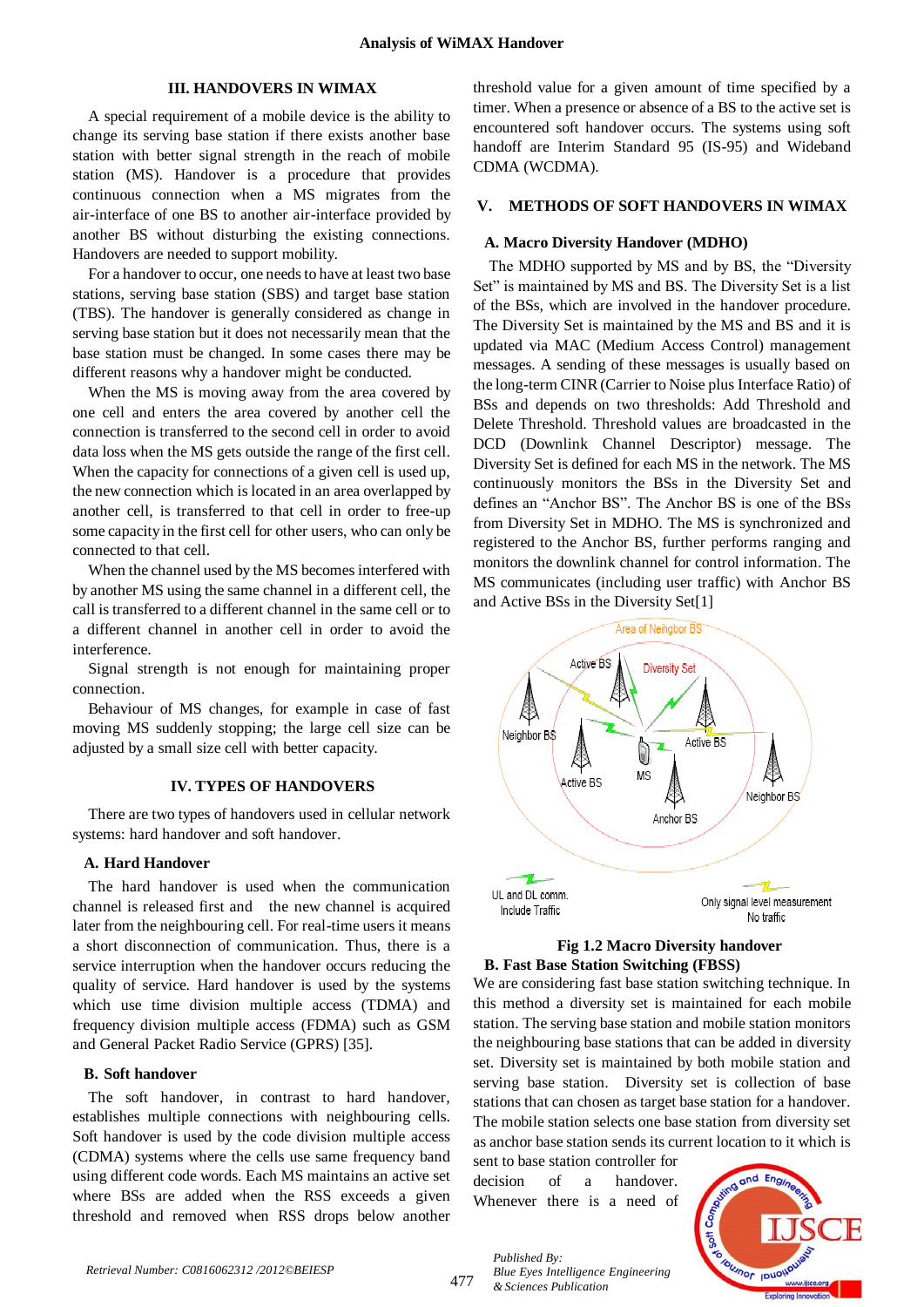# **International Journal of Soft Computing and Engineering (IJSCE) ISSN: 2231-2307, Volume-2, Issue-3, July 2012**

handover base station controller sends handover initiation message to mobile station. Handover decision can be taken by mobile station, base station or base station controller depending upon the implementation [1].



**Fig.1.3 Fast Base Station Switching (FBSS)**

# **V. SIMULATION AND RESULT**

The proposed technique is implemented in NS-2.34 Simulator in Linux environment. We have modified ns-2.34 by adding mac802.16-e layer to it for supporting Wimax. The wimax.tcl file is coded on c++, when executed it generates a .nam file which can be viewed in Network Animator tool of ns2 simulator. This simulation.nam file visualizes the soft



Fig 1.4 shows 3 nodes used in simulation of base station selection procedure for soft handover. Here node 1 is mobile station and all the other nodes are base stations. The simulation shows the handover procedure as mobile station changes its position.



**Fig.1.5 Nam File For Hard Handover**

Above figure shows the ranging between node 0 and node 1. The node 0 acts as serving base station for mobile station (node 1). The node 1 starts data communication with node 0.

As the mobile station moves, its distance from serving base station increases and the mobile station looks for another base station for soft handover ie. Target Base Station. The above figure shows handover when the mobile station connects with target base station. Node 2 is target base station.

First result is comparison between the fast base station switching handover and our proposed technique. It shows that using the proposed technique the performance of soft handover is improved.





**Fig. 1.7 Graph for the Hard Handover**



*Published By:*

*& Sciences Publication* 

*Blue Eyes Intelligence Engineering*